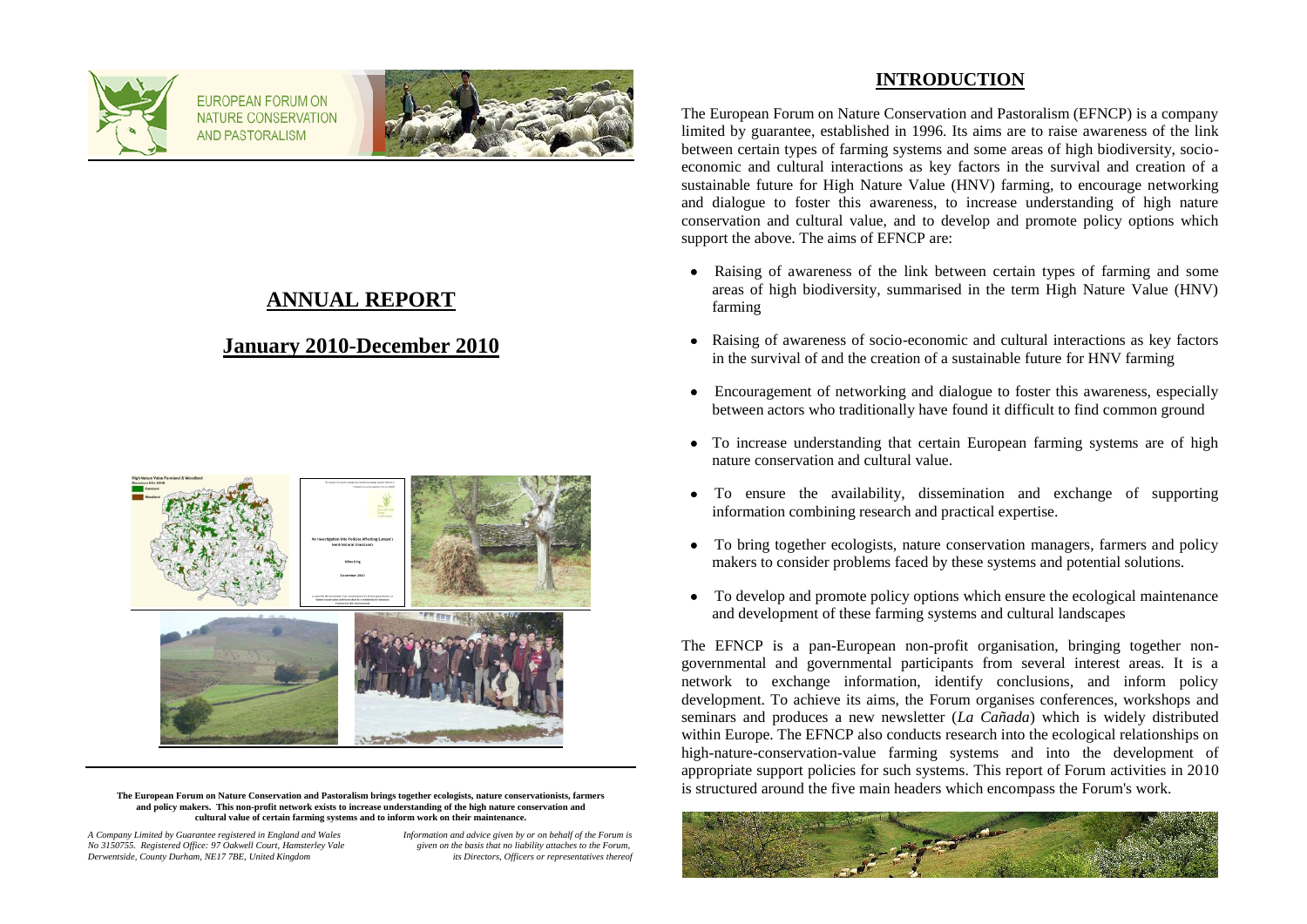

# **ADMINISTRATION & MANAGEMENT**

- The Forum was successful in obtaining an EU DG Environment grant of  $\epsilon$ 560,481 under their LIFE+ programme, to fund 69.93% of a work programme for the 2010 calendar year. The Forum's 2010 work programme was put together with a wide range of partners and co-funders, and represented a marked significant increase in activity, not only over 2009 (when the Forum did not receive LIFE+ funding as its proposed work programme was not considered broad enough to score highly against all the criteria use to evaluate applications) but also over all annual work programmes since the Forum's establishment.
- In late 2008, a decision was taken to employ staff where possible, cutting back on the number of sub-contractors engaged to undertake pieces of work. This not only fits with EU Commission requirements, it gives the Forum greater control over the delivery and quality of the projects. Due to the reduced activity in 2009, only three members of staff were employed that year, with a contract of a daily rate with no fixed or agreed levels of work, and were engaged as finances permitted. In 2010, in addition to those three employees, a further 5 employees were engaged on short-term contracts in order to help service the Forum's greatly extended work programme. The Forum also opened branches in Bulgaria and France in 2010, in order to allow it to employ nationals of these countries.
- As previously indicated, the payment schedules of the LIFE+ funding (60% being paid usually in May or June, i.e. 5 or 6 months into that years work programme, with the the balance paid the following year, once the audited accounts and full report on activities have been submitted) continues to put pressure on cash flow at certain times of the year. At the end of 2010, while waiting for the balance of the 2010 grant and the pre-payment of the 2011 grant, the Forum found it necessary to arrange for some short-term borrowing from some Board members and others. The Forum's Board of Directors is very grateful for such support.
- The Forum's work programme, activities and operating procedures were subject to an independent audit in October 2010, as part of DG Environment's monitoring of their LIFE+ programme. Overall the Forum was deemed to be operating well, with a well controlled financial system. The audit did highlight a



# **ADMINISTRATION & MANAGEMENT**



continued

few areas where some more formal procedures could be implemented, but these were low level issues and did not raise any major concerns. Overall compliance of the terms of the grant agreement was therefore clased as being generally good, while the technical aspects of the Forum's work programme were found to be proceeding largely as planned with large amounts of good quality evidence of this being made available to the auditiors.

- A comprehensive SWOT (Strengths, Weaknesses, Opportunities, Threats) and risk analysis was conducted during 2010, and steps have been taken, where possible, to minimise operational and financial risk to the Forum. One main risk, however, is associated with exchange rate variances, and the differing methods of accounting for foreign currency transactions by the Commission and UK accountants. This is managed through constant and careful monitoring of all expenditure in order to ensure the books are balanced, both in euros and in sterling.
- However, the exchange rate of the final amount of grant funding is outwith the Forum's control. In 2010, an exchange rate variance was responsible for a considerable loss incurred by the Company, which had the effect of reducing the reserves it had built up during the year through donations. The Company aims to protect itself against the recurrence of this by building up reserves through obtaining further donations and undertaking of consultancy work outwith the EU programmes.
- Nevertheless, the Board of Directors are pleased to report that a surplus of £23,376 was achieved in 2010, bringing the overall Forum balance sheet back into the black (an overall £17,205 surplus at the end of 2010). The Forum is also forecast to report a surplus by the end of 2011, achieved by activities outwith the LIFE+ work programme.
- It is the aim of the Board of Directors to continue to achieve similar surpluses in years to come, in order to act as a cushion against exchange rate fluctuations and contribute to working capital requirements.

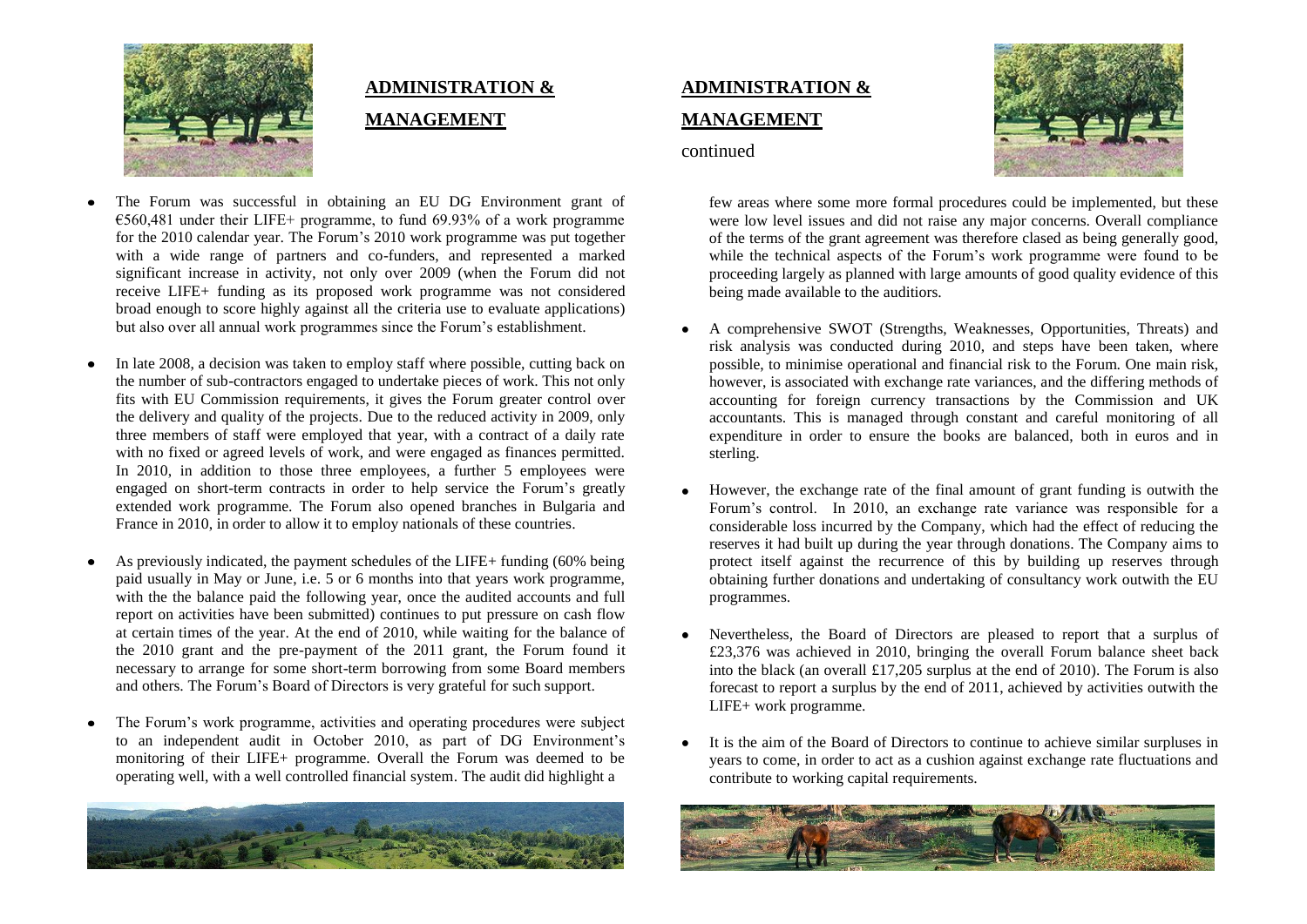#### **CONFERENCES**



- The Forum was a joint organiser of a three-day international conference held in Gyimesközéplok, Romania in June 2010, with a focus on *Mountain hay meadows - hot spots of biodiversity and traditional culture*. This meeting was organised jointly by the Pogány-havas (Pagan Snow Cap) Association, Sapientia Hungarian University of Transylvania, Fundatia ADEPT, Hargita Environmental Protection<br>and the Forum (further details can be found at: and the Forum. (further details can be found at: [http://mountainhaymeadows.eu/conference.php\)](http://mountainhaymeadows.eu/conference.php)
- The Forum was a joint organiser of a four-day international workshop held on the island of Vilm, Germany in June 2010, with a focus on *High Nature Value Farmland- exchange of experiences throughout Europe.* This meeting was organised jointly by the Institut für Agrarökologie und Biodiversität (IFAB), the Forum and the German Federal Agency for Nature Conservation (BfN) (further details can be found at: [http://www.efncp.org/events/seminars-others/vilm201006/\)](http://www.efncp.org/events/seminars-others/vilm201006/)
- The Forum held a three-day international conference in Sibiu, Romania in  $\bullet$ September 2010, with a focus on *High Nature Value grasslands: securing the ecosystem services of European farming post 2013* This meeting was organised jointly by the Forum, Fundatia ADEPT and Lucian Blaga University of Sibiu. The conference attracted 140 delegates from 18 countries from Azerbaijan to Spain and from Norway to Albania. A range of expert speakers was complemented by video messages from Agriculture Commissioner Dacian Ciolos, Environment Commissioner Janez Potocnik and Prince Charles. (further details can be found at: <http://www.efncp.org/events/conferences/hnv-grasslands/>)

The organisation of conferences fulfil a major part of the role of the Forum. These review progress on basic scientific work and identify further research needs in order to fulfil the requirements of informing policy development and awareness raising. An important role of these main Forum meetings is to ensure that the debate draws on the experience and expertise of a wide range of audience members.





#### **RESEARCH**

Examples of projects which the Forum led and/or provided input to in 2010 are:

- *Agricultural practices in French HNV farmland: impacts on biodiversity*. In France, the Forum has been working for many years in partnership with AScA, with funding from the DG Environment LIFE+ prpgramme and French Ministries of Agriculture and Environment. The 2009 French conference facilitated the launching of a range of partnerships, amongst which 3 led to detailed case-studies of HNV farming in 2010: in Pays d'Auge (Normandy) by EFNCP itself; in Vercors (Northern Alps) by a trainee monitored by the Natural Park of Vercors and EFNCP and in Haut-Jura by a trainee monitored by the Natural Park of Haut-Jura. For details see: <http://www.efncp.org/projects/hnv-farming-france/>
- *Common Grazings in the United Kingdom*. Common grazing land accounts for about 7% of the UK's agricultural area, but a much higher proportion of High Nature Value farmland. In 2010, the Forum conducted research to investigate the state of Scotland's common grazings, how they are coping with current policy and how they might be affected by policy changes in the future. The final report of this work was published early in 2011: [http://www.efncp.org/download/Trends-in-](http://www.efncp.org/download/Trends-in-Common-Grazing3.pdf)[Common-Grazing3.pdf](http://www.efncp.org/download/Trends-in-Common-Grazing3.pdf) The Forum also commisisoned the Countryside and Community Research Unit and Foundation for Common Land to investigate what impacts, if any, can be detected on active graziers of common land in England: <http://www.efncp.org/download/SPS-Revised-Final-report.pdf>
- *HNV farmland as a future strength for Irish uplands*. The Forum is collaborating with the Heritage Council of Ireland by building on the work of existing studies (Burren Life project, the HNV farmland pilot in Connemara and the Aran Islands, the BioUp ecological and socio-economic research project in Kerry and Irish Uplands Forum work in the uplands of Sligo/Leitrim and south Leinster) to develop a 'next step' approach using the HNV farmland concept which can be used by policy makers for assessing the needs of and delivering support to HNV farmland in the RDP post 2013. In 2010, the Forum supported an HNV Officer

*Continued overleaf:*

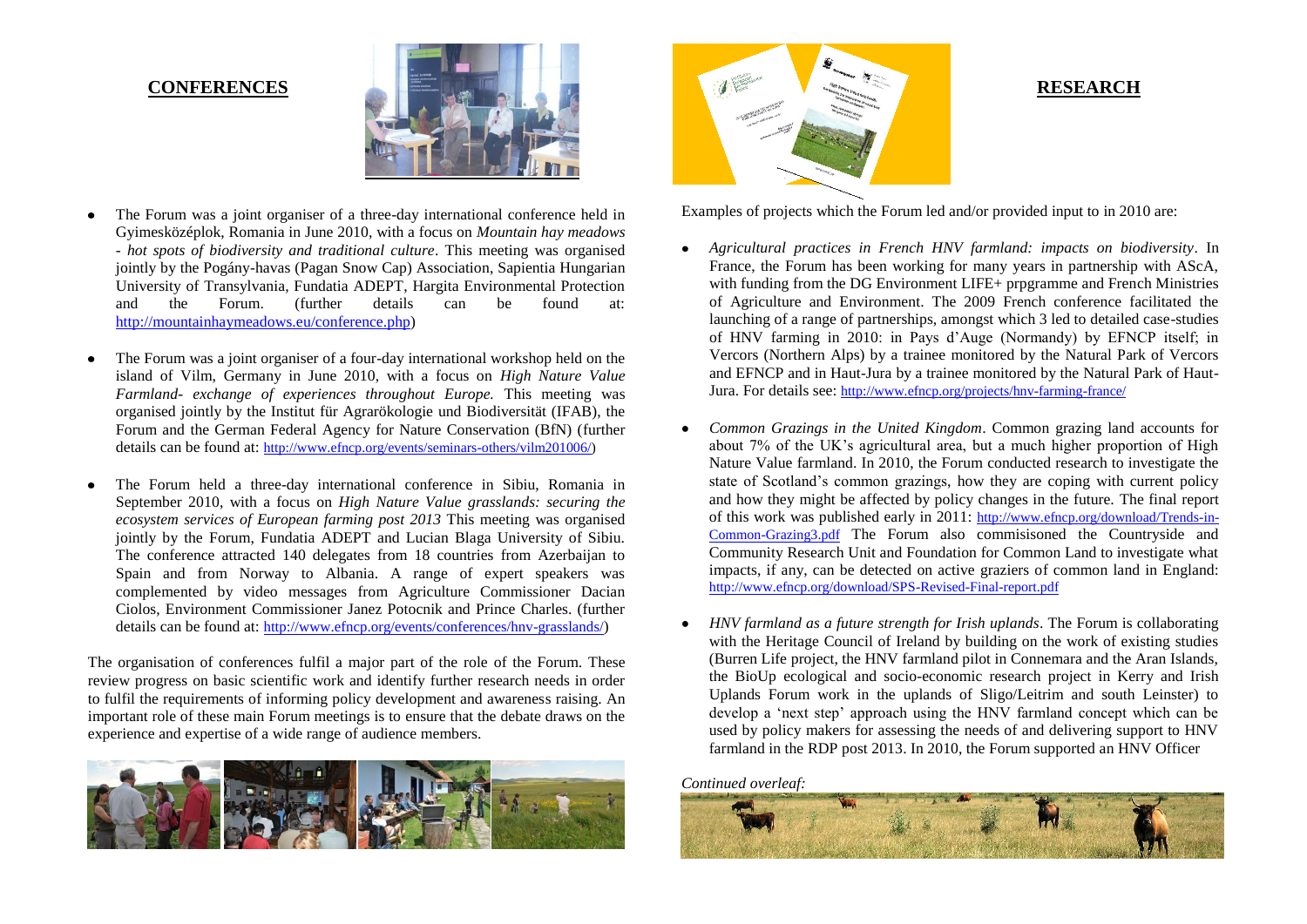

#### **RESEARCH**

continued

### **DISSEMINATION**



in Ireland and: organised three workshops on the Aran Islands; formed an Aran Island HNV farmer representative group; organised a tour of some of that group to the Burren Peninsula; and conducted a High Nature Value Farmland case study for the Iveragh Peninsula in Co. Kerry based on desk research, stakeholder interviews and consultation meetings and highlighting the problems facing farmers in the area and how this was affecting the quality of some Natura 2000 sites. A range of follow-on activities is planned for all these elements of Forum work in 2011. For more information see: [http://www.efncp.org/projects/hnv](http://www.efncp.org/projects/hnv-farmland-irish-uplands/)[farmland-irish-uplands/](http://www.efncp.org/projects/hnv-farmland-irish-uplands/)

- *Support to HNV identification in Navarra, Spain*. The Forum is working with GAVRN S.A. and and the Government of Navarra on the development of HNV farming and forestry indicators for monitoring the effects of rural development programmes in this autonomous region of Spain. The aim of this work is to come up with a system of indicators that would satisfy the requirements of the CMEF (Common Monitoring and Evaluation Framework applied to all RDPs in the EU), and that would provide genuinely useful information on trends in farming to feed into policy. Details of the work on the project in 2010 are available at: <http://www.efncp.org/projects/projects-spain-navarra/>
- *High Nature Value farming in Bulgaria and Romania.* Romania and Bulgaria both have substantial areas of HNV farming systems, and as such have formed a key focus for the work of the Forum and its partners in recent years. In 2010, the Forum cooperated with Pogányhavas Kistérseg in Harghita county to raise awareness of HNV farmings significance for the culture and biodiversity of hay meadows – in addition to the hay meadow conference reported above, the Forum is supporting the production of a video record of a year in the life of a hay meadow. With Fundatia Adept the Forum also used Romania, and Târnava Mare in particular, to highlight the European importance of semi-natural grasslands through the other high profile conference reported above at which a new policy proposal for the support of HNV farmland through direct payments was launched. See the following formore information: [http://www.efncp.org/projects/projects-in](http://www.efncp.org/projects/projects-in-romania/)[romania/](http://www.efncp.org/projects/projects-in-romania/)



During 2010, the Forum:

- Markedly increased the amount of material and information on ongoing projects, publications, etc on the Forum's website ([http://www.efncp.org\)](http://www.efncp.org)/) and introduced processes to track the number of visits and routes that visitors take to enter the site. The website is becoming an increasingly important mechanism for raising awareness of the work of the Forum and directing interested parties to more detailed information on ongoing and past projects.
- Organised a study tour, with funding from the DG Environment LIFE+ programme and Foundation for Common Land, where common graziers in the UK were able to meet fellow graziers and visit various projects in northern Spain. The rationale behind this tour was to help lessen the sense of isolation and marginalisation in common graziers in the UK and to allow them to experience different approaches to common land through meeting fellow graziers and visiting various projects in northern Spain. A report of the tour is available at: <http://www.efncp.org/projects/2010/exchange-visit-spain/>
- Organised a study tour for representatives of all the Forum's partners in Romania to north-central Spain, in order that they could see that many of the challenges faced by HNV farming in Romania are common to other countries: For more information: [http://www.efncp.org/download/EFNCP\\_Field\\_trip\\_in\\_Spain\\_Oct\\_2010.pdf](http://www.efncp.org/download/EFNCP_Field_trip_in_Spain_Oct_2010.pdf)
- Established a High Nature Value Farming in South-Eastern Europe network, and held the first meeting of the network in Sofia in December 2010. For more detailed information see:<http://see.efncp.org/events/2010/20101206/>
- Attended and contributed to discussions at a number of meetings and produced responses to consultations on a number of major policy issues in which the Forum highlighted the relevance of and potential impact on HNV farming systems. The Forum also produced and distributed a variety of reports and publications relating to the range of work with which the Forum is involved. See the Publications section of this report for more detail.

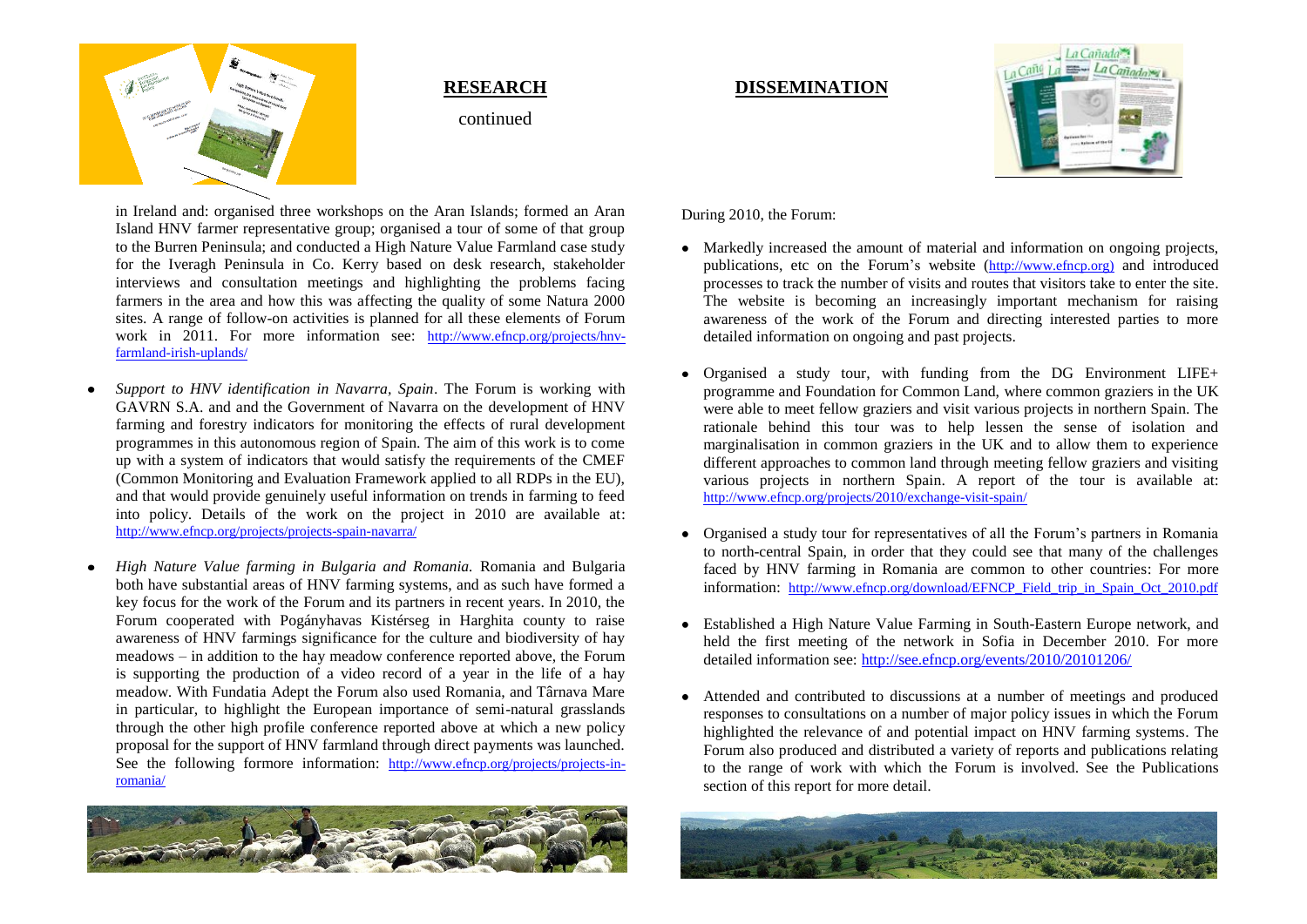

**ORGANISATION OF SEMINARS & REPRESENTATION ON EC COMMITTEES**

#### During 2010, the Forum, in addition to the other activies reported in previous sections:

- Continued to have representatives attend meetings of the Consultative Committees on 'Rural Development', 'Agriculture and Environment' and 'Animal Products' established by DG Agriculture. Four networks (World Wide Fund for Nature, BirdLife International, European Environment Bureau and the Forum) are working together to provide the environmental NGO input to meetings of these and other associated Consultative Committees. The Forum also provided background justification for greater supprt for HNV farming post-2013 at an enlarged meeting of the CAP post-2013 advisory group in June 2010: <http://www.efncp.org/download/EFNCPEnlargedAdvisoryGroupCAP2013.pdf>
- Was a joint organiser of a three-day international workshop held on the island of Vilm, Germany in September 2010, with a focus on *Large-scale extensive grazing systems in Europe: advancing knowledge to improve policy*. This meeting was organised jointly by the International Academy for Nature Conservation of the Federal Agency for Nature Conservation, the Federal Agency for Nature Conservation (BfN), the University of Rottenburg (HFR) and the Forum. Further details can be found at: [http://www.efncp.org/events/seminars](http://www.efncp.org/events/seminars-others/large-scale-extensiv-grazing/)[others/large-scale-extensiv-grazing/](http://www.efncp.org/events/seminars-others/large-scale-extensiv-grazing/)
- Organised in association with AScA a conference in Normandy, France in December 2010, on *High Nature Value (HNV) farming*, with the support of the DG Environment LIFE+ programme and French Ministry of Environment. The aim was to get a common picture from the local initiatives on HNV farming launched during 2010, discuss the results, and propose perspectives in the context of the CAP beyond 2013. Further details can be found at: <http://www.efncp.org/events/seminars-others/hnv-farming-normandy/>



#### **PUBLICATIONS**



Two issues of the Forum's newsletter were produced in 2010. See the Forum's website for pdf copies of both: <http://www.efncp.org/publications/la-canada/2010/> Other publications arising from the work of the Forum during 2010 included (with hyperlinks to those available electronically built into the title):

- Beaufoy, G. & K. Marsden 2010: CAP Reform 2013 [last chance to stop the decline](http://www.efncp.org/download/policy-cap-reform-2013.pdf)  [of Europe´s High Nature Value Farming?](http://www.efncp.org/download/policy-cap-reform-2013.pdf) – Joint position paper by EFNCP, BirdLife International, Butterfly Conservation Europe and WWF.
- Biber, J.P. 2010: Transhumance in France. *Pastoralism: research, policy and practice*, 1, 91-98
- BirdLife International, EEB, EFNCP, IFOAM & WWF 2010: [Proposal for a new EU](http://www.efncp.org/download/Proposal_for_a_new_common_agricultural_policy_FINAL_100302.pdf)  [Common Agricultural Policy.](http://www.efncp.org/download/Proposal_for_a_new_common_agricultural_policy_FINAL_100302.pdf) – Joint position paper, Brussels.
- EFNCP 2010: [High Nature Value Farmlands case study report: Iveragh Peninsula,](http://www.efncp.org/download/Kerry-Case-Study.pdf)  [south Kerry.](http://www.efncp.org/download/Kerry-Case-Study.pdf) Report to the Heritage Council.
- Huband, S., McCracken, D.I. & Mertens, A. 2010: Long and short-distance transhumant pastoralism in Romania: past and present drivers of change. *Pastoralism: research, policy and practice*, 1, 55-71
- Jones, G. (In press): *[Trends in common grazing: first steps towards an integrated](http://www.efncp.org/download/Trends-in-Common-Grazing3.pdf)  [needs-based strategy](http://www.efncp.org/download/Trends-in-Common-Grazing3.pdf)*. European Forum on Nature Conservation & Pastoralism.
- Kazakova, Y. & V. Stefanova 2010: [High Nature Value Farming in the Western](http://www.efncp.org/download/HNVF_SEE_v1.pdf)  [Balkans: Current Status and Key Challenges –](http://www.efncp.org/download/HNVF_SEE_v1.pdf) a Scoping Document. – Brochure produced by the EFNCP, **English** version, Sofia, 34 pages.
- Kazakova, Y. & V. Stefanova 2010: [Poljoprivredna proizvodnja visoke prirodne](http://www.efncp.org/download/HNVF_SEE_Serbia.pdf)  [vrednosti na Zapadnom Balkanu: Trenutni status i kljucni izazovi –](http://www.efncp.org/download/HNVF_SEE_Serbia.pdf) Okvirni [dokument.](http://www.efncp.org/download/HNVF_SEE_Serbia.pdf) – Brochure produced by the EFNCP, **Serbian** version, Sofia, 34 pages.
- Kazakova, Y. & V. Stefanova 2010: [Poljoprivredna proizvodnja visoke prirodne](http://www.efncp.org/download/HNVF_SEE_Serbia.pdf)  [vrednosti na Zapadnom Balkanu: Trenutni status i kljucni izazovi –](http://www.efncp.org/download/HNVF_SEE_Serbia.pdf) Okvirni [dokument.](http://www.efncp.org/download/HNVF_SEE_Serbia.pdf) – Brochure produced by the EFNCP, **Serbian** version, Sofia, 34 pages.

*Continued overleaf:*

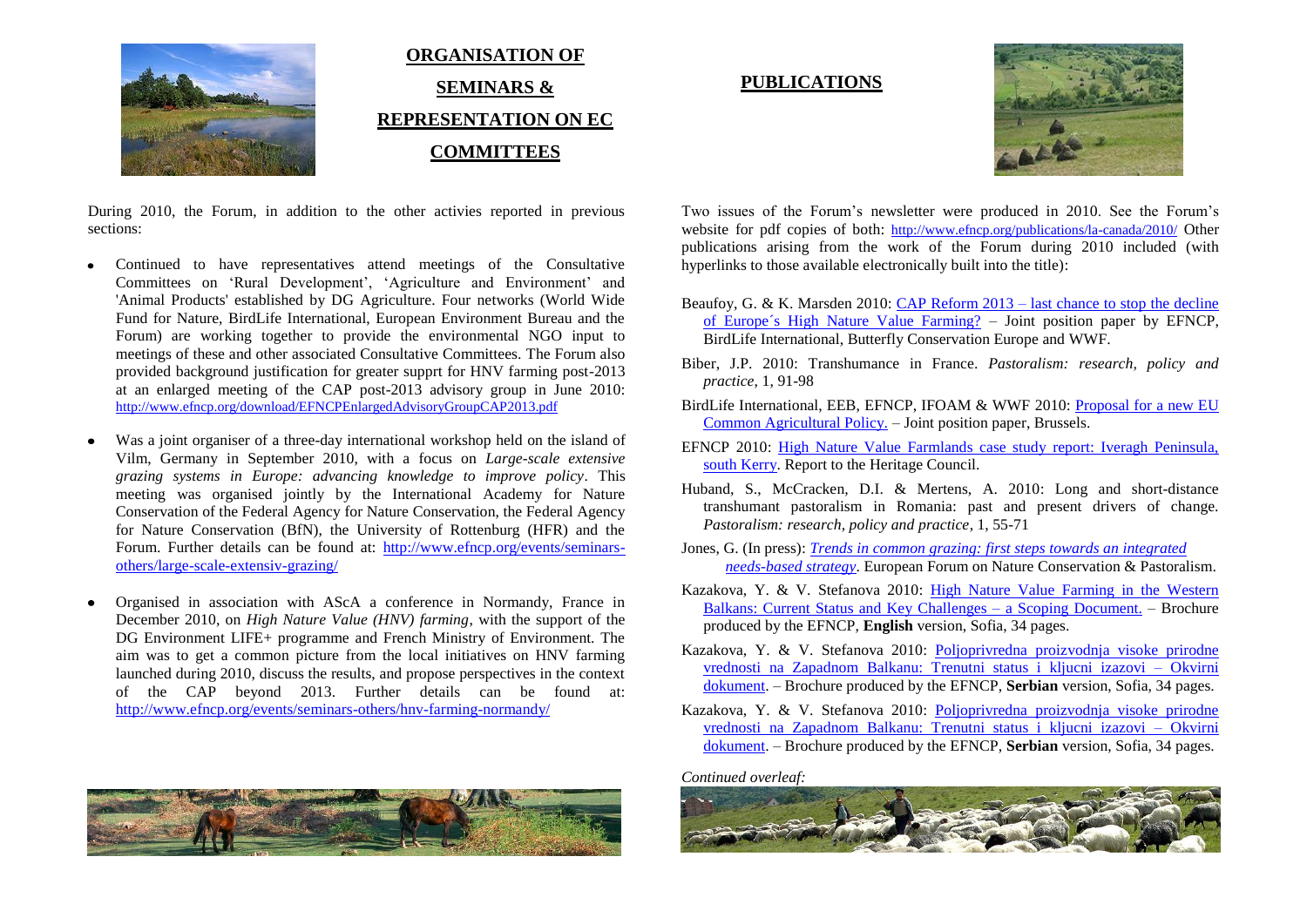#### **PUBLICATIONS**

continued



- Kazakova, Y. & V. Stefanova 2010: [Bujqësia me Vlera të Larta Natyrore në](http://www.efncp.org/download/HNVF_SEE_Albania.pdf)  [Ballkanin Perëndimor: Statusi aktual dhe Sfidat kryesore-Dokument qëllimor.](http://www.efncp.org/download/HNVF_SEE_Albania.pdf) – Brochure produced by the EFNCP, **Albanian** version, Sofia, 34 pages.
- Kazakova, Y. & V. Stefanova 2010: [\[High Nature Value Farming in the Western](http://www.efncp.org/download/HNVF_SEE_Macedonia.pdf)  [Balkans: Current Status and Key Challenges –](http://www.efncp.org/download/HNVF_SEE_Macedonia.pdf) a Scoping Document.] – Brochure produced by the EFNCP, **Macedonian** version, Sofia, 34 pages.
- McGurn, P. & Moran, J. 2010: [A draft High Nature Value programme for the Aran](http://www.efncp.org/download/ARAN.pdf)  [Islands based on the Burren Farming and Conservation programme.](http://www.efncp.org/download/ARAN.pdf) Report to the Heritage Council by the European Forum on Nature Conservation and Pastoralism and IT Sligo.
- Short C, Humphries A, Waldon J, Aglionby J and Gaskell P 2010: [Assessment of the](http://www.efncp.org/download/SPS-Revised-Final-report.pdf)  [impacts of an area-based payment implemented within the Single Farm Payment](http://www.efncp.org/download/SPS-Revised-Final-report.pdf)  [Scheme on active graziers of common land in England.](http://www.efncp.org/download/SPS-Revised-Final-report.pdf) Report to the European Forum for Nature Conservation and Pastoralism. CCRI: Cheltenham
- Yoldi, U.I., Massa, C.A. & G. Beaufoy 2010: [Sistemas Agrarios y Forestales de Alto](http://www.efncp.org/download/SAVN-Navarra-diciembre2010.pdf)  Valor Natural en Navarra – [Identificación y monitorización.](http://www.efncp.org/download/SAVN-Navarra-diciembre2010.pdf) – Report by Gestión Ambiental, Viveros y Repoblaciones de Navarra (S.A.) and EFNCP, 110 pages.